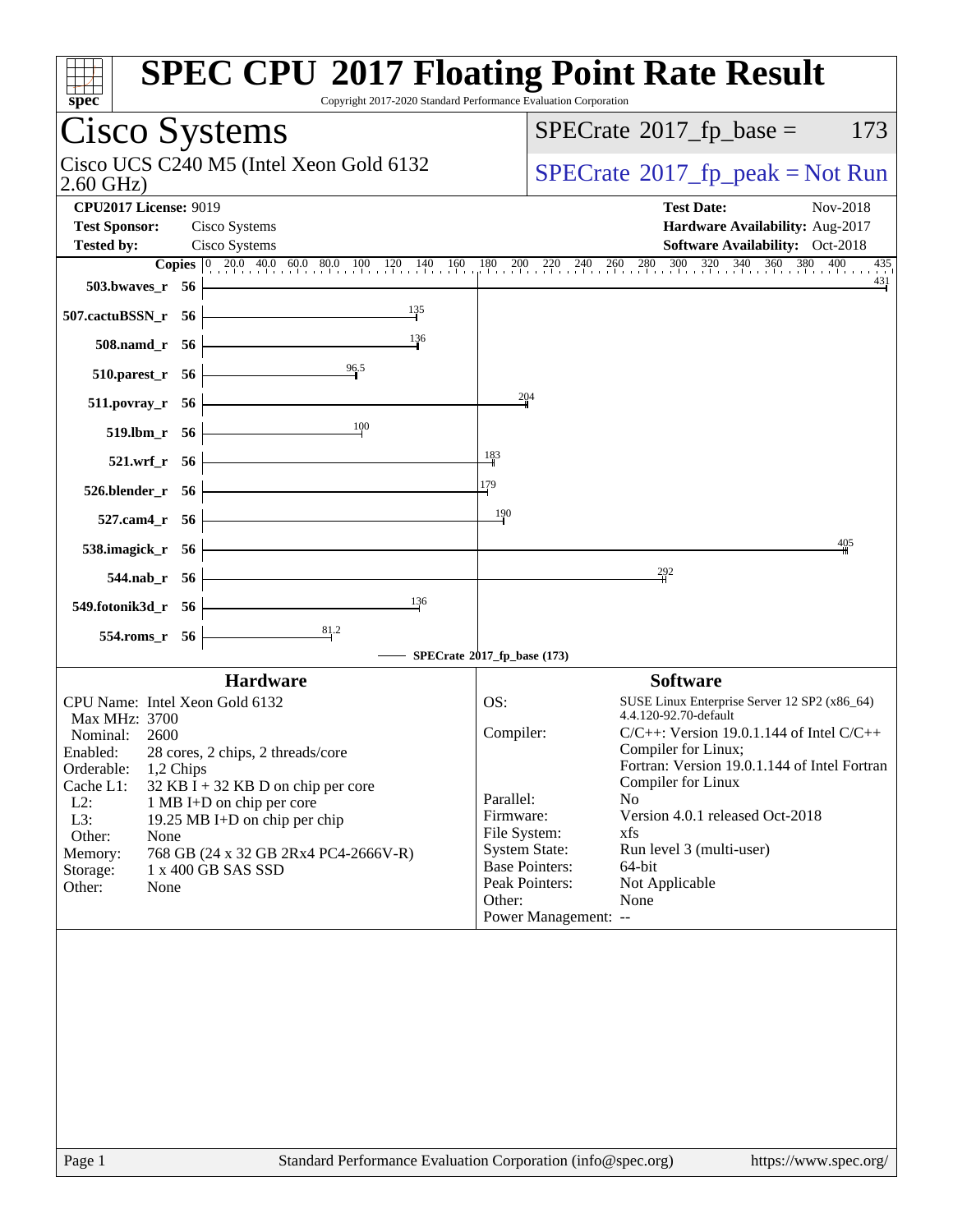

Copyright 2017-2020 Standard Performance Evaluation Corporation

### Cisco Systems

2.60 GHz) Cisco UCS C240 M5 (Intel Xeon Gold 6132  $\vert$  [SPECrate](http://www.spec.org/auto/cpu2017/Docs/result-fields.html#SPECrate2017fppeak)®[2017\\_fp\\_peak = N](http://www.spec.org/auto/cpu2017/Docs/result-fields.html#SPECrate2017fppeak)ot Run

 $SPECTate$ <sup>®</sup>[2017\\_fp\\_base =](http://www.spec.org/auto/cpu2017/Docs/result-fields.html#SPECrate2017fpbase) 173

**[CPU2017 License:](http://www.spec.org/auto/cpu2017/Docs/result-fields.html#CPU2017License)** 9019 **[Test Date:](http://www.spec.org/auto/cpu2017/Docs/result-fields.html#TestDate)** Nov-2018 **[Test Sponsor:](http://www.spec.org/auto/cpu2017/Docs/result-fields.html#TestSponsor)** Cisco Systems **[Hardware Availability:](http://www.spec.org/auto/cpu2017/Docs/result-fields.html#HardwareAvailability)** Aug-2017 **[Tested by:](http://www.spec.org/auto/cpu2017/Docs/result-fields.html#Testedby)** Cisco Systems **[Software Availability:](http://www.spec.org/auto/cpu2017/Docs/result-fields.html#SoftwareAvailability)** Oct-2018

#### **[Results Table](http://www.spec.org/auto/cpu2017/Docs/result-fields.html#ResultsTable)**

|                                               | <b>Base</b>   |                |                |                |            | <b>Peak</b>    |       |               |                |              |                |              |                |              |
|-----------------------------------------------|---------------|----------------|----------------|----------------|------------|----------------|-------|---------------|----------------|--------------|----------------|--------------|----------------|--------------|
| <b>Benchmark</b>                              | <b>Copies</b> | <b>Seconds</b> | Ratio          | <b>Seconds</b> | Ratio      | <b>Seconds</b> | Ratio | <b>Copies</b> | <b>Seconds</b> | <b>Ratio</b> | <b>Seconds</b> | <b>Ratio</b> | <b>Seconds</b> | <b>Ratio</b> |
| 503.bwayes r                                  | 56            | 1304           | 431            | 1303           | 431        | 1303           | 431   |               |                |              |                |              |                |              |
| 507.cactuBSSN r                               | 56            | 526            | 135            | 527            | 135        | 526            | 135   |               |                |              |                |              |                |              |
| 508.namd_r                                    | 56            | 392            | 136            | 392            | 136        | 394            | 135   |               |                |              |                |              |                |              |
| 510.parest_r                                  | 56            | 1511           | 96.9           | 1525           | 96.0       | 1518           | 96.5  |               |                |              |                |              |                |              |
| 511.povray_r                                  | 56            | 639            | 205            | 640            | <u>204</u> | 643            | 203   |               |                |              |                |              |                |              |
| 519.lbm r                                     | 56            | 590            | 100            | 589            | 100        | 590            | 100   |               |                |              |                |              |                |              |
| $521.wrf$ r                                   | 56            | 687            | 183            | 687            | 183        | 684            | 183   |               |                |              |                |              |                |              |
| 526.blender r                                 | 56            | 476            | 179            | 476            | 179        | 475            | 179   |               |                |              |                |              |                |              |
| $527$ .cam $4r$                               | 56            | 517            | 190            | 515            | 190        | 517            | 189   |               |                |              |                |              |                |              |
| 538.imagick_r                                 | 56            | 345            | 404            | 343            | 406        | 344            | 405   |               |                |              |                |              |                |              |
| $544$ .nab r                                  | 56            | 323            | 292            | 325            | 290        | 323            | 292   |               |                |              |                |              |                |              |
| 549.fotonik3d r                               | 56            | 1601           | 136            | 1600           | 136        | 1600           | 136   |               |                |              |                |              |                |              |
| $554$ .roms_r                                 | 56            | 1096           | 81.2           | 1101           | 80.9       | 1095           | 81.3  |               |                |              |                |              |                |              |
| $SPECrate$ <sup>®</sup> 2017_fp_base =<br>173 |               |                |                |                |            |                |       |               |                |              |                |              |                |              |
| $SPECrate*2017_fp\_peak =$                    |               |                | <b>Not Run</b> |                |            |                |       |               |                |              |                |              |                |              |

Results appear in the [order in which they were run.](http://www.spec.org/auto/cpu2017/Docs/result-fields.html#RunOrder) Bold underlined text [indicates a median measurement.](http://www.spec.org/auto/cpu2017/Docs/result-fields.html#Median)

#### **[Submit Notes](http://www.spec.org/auto/cpu2017/Docs/result-fields.html#SubmitNotes)**

 The numactl mechanism was used to bind copies to processors. The config file option 'submit' was used to generate numactl commands to bind each copy to a specific processor. For details, please see the config file.

### **[Operating System Notes](http://www.spec.org/auto/cpu2017/Docs/result-fields.html#OperatingSystemNotes)**

Stack size set to unlimited using "ulimit -s unlimited"

### **[General Notes](http://www.spec.org/auto/cpu2017/Docs/result-fields.html#GeneralNotes)**

Environment variables set by runcpu before the start of the run: LD\_LIBRARY\_PATH = "/home/cpu2017/lib/ia32:/home/cpu2017/lib/intel64"

 Binaries compiled on a system with 1x Intel Core i7-4790 CPU + 32GB RAM memory using Redhat Enterprise Linux 7.4 Transparent Huge Pages enabled by default Prior to runcpu invocation Filesystem page cache synced and cleared with: sync; echo 3> /proc/sys/vm/drop\_caches runcpu command invoked through numactl i.e.: numactl --interleave=all runcpu <etc> Yes: The test sponsor attests, as of date of publication, that CVE-2017-5754 (Meltdown) is mitigated in the system as tested and documented.

**(Continued on next page)**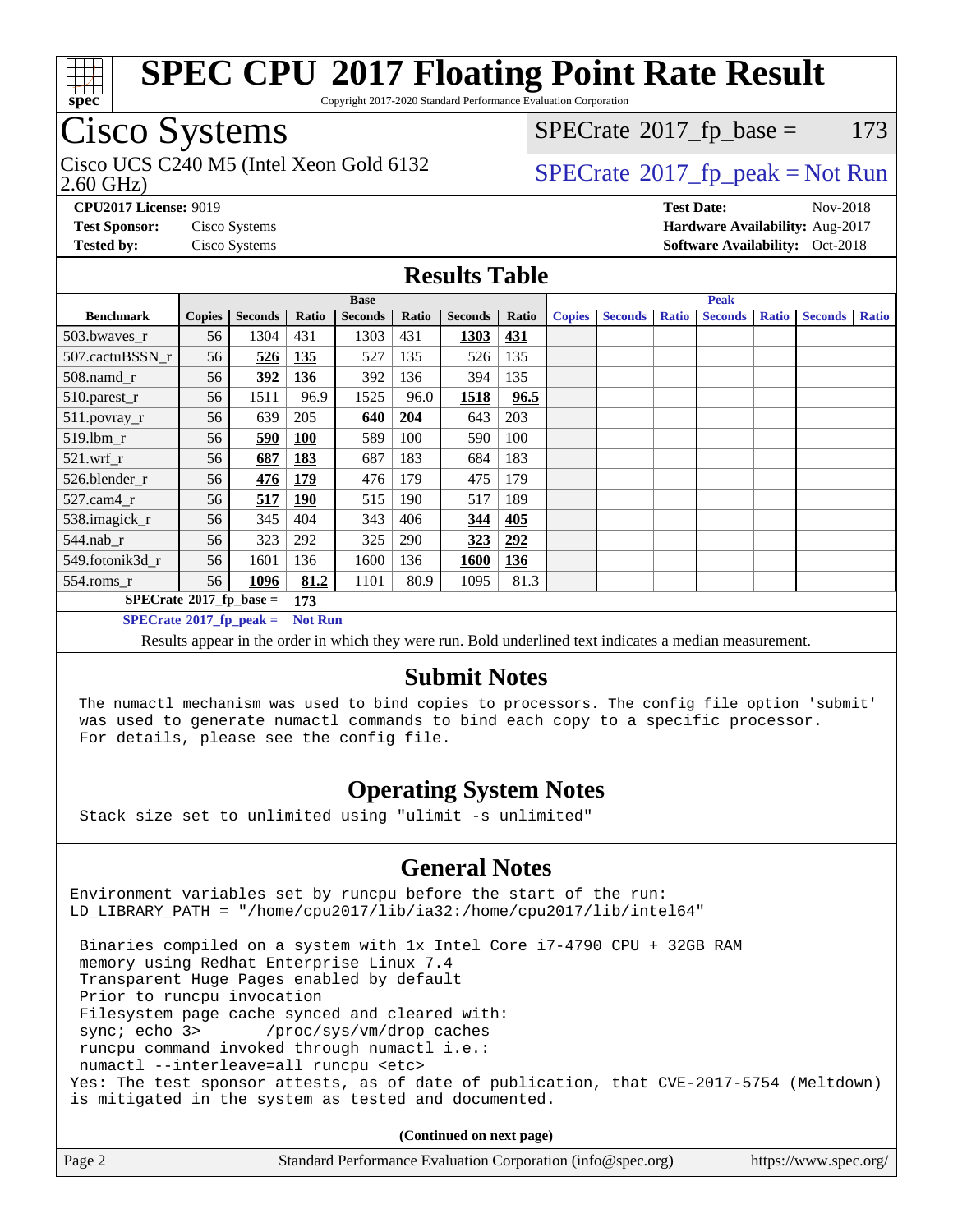

Copyright 2017-2020 Standard Performance Evaluation Corporation

# Cisco Systems

Cisco UCS C240 M5 (Intel Xeon Gold 6132  $\vert$  [SPECrate](http://www.spec.org/auto/cpu2017/Docs/result-fields.html#SPECrate2017fppeak)®[2017\\_fp\\_peak = N](http://www.spec.org/auto/cpu2017/Docs/result-fields.html#SPECrate2017fppeak)ot Run

 $SPECTate$ <sup>®</sup>[2017\\_fp\\_base =](http://www.spec.org/auto/cpu2017/Docs/result-fields.html#SPECrate2017fpbase) 173

2.60 GHz)

**[Test Sponsor:](http://www.spec.org/auto/cpu2017/Docs/result-fields.html#TestSponsor)** Cisco Systems **[Hardware Availability:](http://www.spec.org/auto/cpu2017/Docs/result-fields.html#HardwareAvailability)** Aug-2017 **[Tested by:](http://www.spec.org/auto/cpu2017/Docs/result-fields.html#Testedby)** Cisco Systems **[Software Availability:](http://www.spec.org/auto/cpu2017/Docs/result-fields.html#SoftwareAvailability)** Oct-2018

**[CPU2017 License:](http://www.spec.org/auto/cpu2017/Docs/result-fields.html#CPU2017License)** 9019 **[Test Date:](http://www.spec.org/auto/cpu2017/Docs/result-fields.html#TestDate)** Nov-2018

#### **[General Notes \(Continued\)](http://www.spec.org/auto/cpu2017/Docs/result-fields.html#GeneralNotes)**

Yes: The test sponsor attests, as of date of publication, that CVE-2017-5753 (Spectre variant 1) is mitigated in the system as tested and documented. Yes: The test sponsor attests, as of date of publication, that CVE-2017-5715 (Spectre variant 2) is mitigated in the system as tested and documented.

#### **[Platform Notes](http://www.spec.org/auto/cpu2017/Docs/result-fields.html#PlatformNotes)**

Page 3 Standard Performance Evaluation Corporation [\(info@spec.org\)](mailto:info@spec.org) <https://www.spec.org/> BIOS Settings: Intel HyperThreading Technology set to Enabled CPU performance set to Enterprise Power Performance Tuning set to OS Controls SNC set to Enabled IMC Interleaving set to 1-way Interleave Patrol Scrub set to Disabled Sysinfo program /home/cpu2017/bin/sysinfo Rev: r5797 of 2017-06-14 96c45e4568ad54c135fd618bcc091c0f running on linux-yoo1 Thu Dec 6 01:13:33 2018 SUT (System Under Test) info as seen by some common utilities. For more information on this section, see <https://www.spec.org/cpu2017/Docs/config.html#sysinfo> From /proc/cpuinfo model name : Intel(R) Xeon(R) Gold 6132 CPU @ 2.60GHz 2 "physical id"s (chips) 56 "processors" cores, siblings (Caution: counting these is hw and system dependent. The following excerpts from /proc/cpuinfo might not be reliable. Use with caution.) cpu cores : 14 siblings : 28 physical 0: cores 0 1 2 3 4 5 6 8 9 10 11 12 13 14 physical 1: cores 0 1 2 3 4 5 6 8 9 10 11 12 13 14 From lscpu: Architecture: x86\_64 CPU op-mode(s): 32-bit, 64-bit Byte Order: Little Endian CPU(s): 56 On-line CPU(s) list: 0-55 Thread(s) per core: 2 Core(s) per socket: 14 Socket(s): 2 NUMA node(s): 4 Vendor ID: GenuineIntel CPU family: 6 Model: 85 **(Continued on next page)**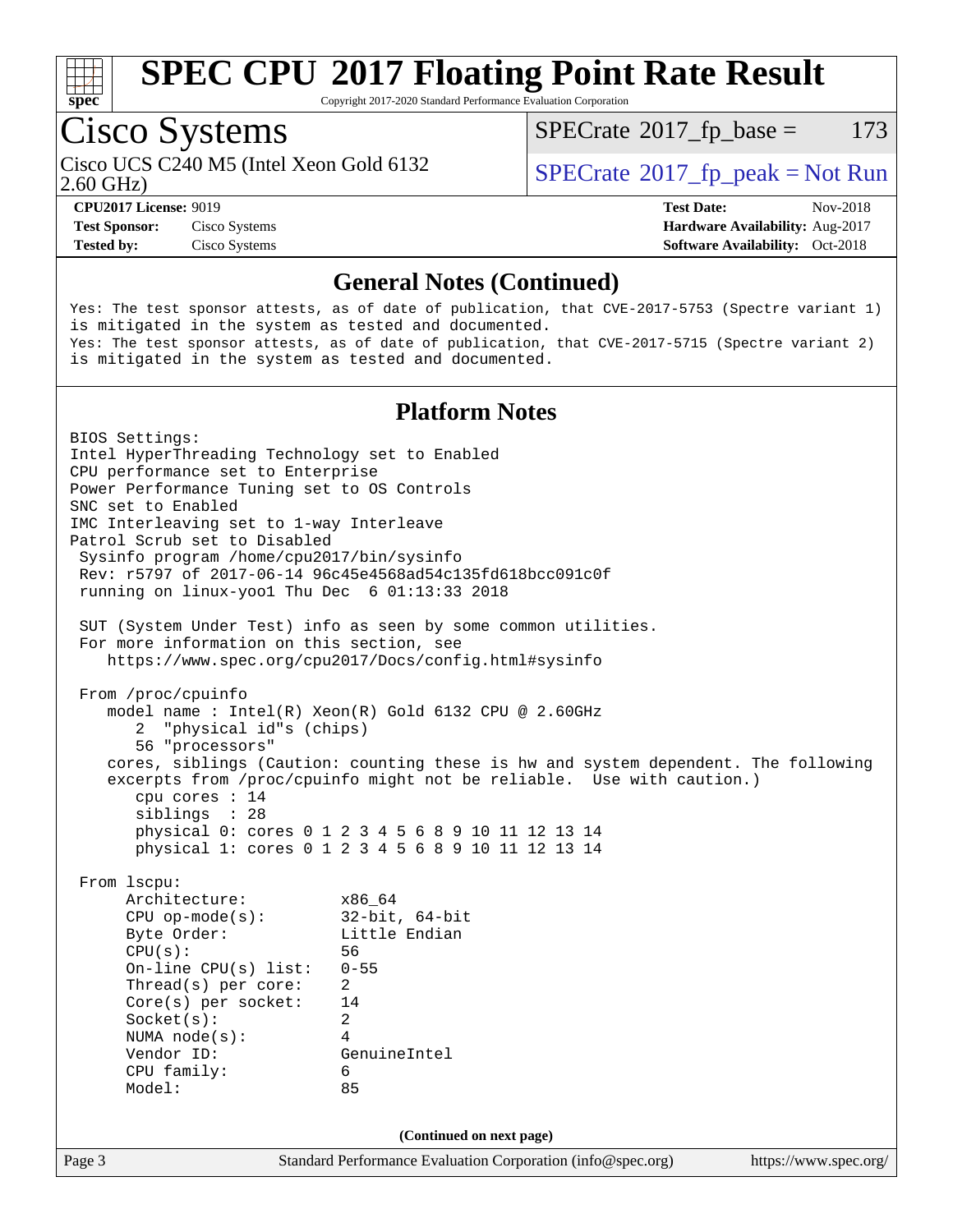

Copyright 2017-2020 Standard Performance Evaluation Corporation

Cisco Systems 2.60 GHz) Cisco UCS C240 M5 (Intel Xeon Gold 6132  $\boxed{\text{SPECrate}^{\circ}2017\_fp\_peak = Not Run}$  $\boxed{\text{SPECrate}^{\circ}2017\_fp\_peak = Not Run}$  $\boxed{\text{SPECrate}^{\circ}2017\_fp\_peak = Not Run}$ 

 $SPECTate@2017_fp\_base = 173$ 

**[CPU2017 License:](http://www.spec.org/auto/cpu2017/Docs/result-fields.html#CPU2017License)** 9019 **[Test Date:](http://www.spec.org/auto/cpu2017/Docs/result-fields.html#TestDate)** Nov-2018

**[Test Sponsor:](http://www.spec.org/auto/cpu2017/Docs/result-fields.html#TestSponsor)** Cisco Systems **[Hardware Availability:](http://www.spec.org/auto/cpu2017/Docs/result-fields.html#HardwareAvailability)** Aug-2017 **[Tested by:](http://www.spec.org/auto/cpu2017/Docs/result-fields.html#Testedby)** Cisco Systems **[Software Availability:](http://www.spec.org/auto/cpu2017/Docs/result-fields.html#SoftwareAvailability)** Oct-2018

#### **[Platform Notes \(Continued\)](http://www.spec.org/auto/cpu2017/Docs/result-fields.html#PlatformNotes)**

| Model name:<br>Stepping:<br>CPU MHz:<br>$CPU$ $max$ $MHz$ :<br>CPU min MHz:<br>BogoMIPS:        | $Intel(R)$ Xeon $(R)$ Gold 6132 CPU @ 2.60GHz<br>4<br>3406.721<br>3700.0000<br>1000.0000<br>5187.81                                                                                                                                                                                                                                                                                                                                                                                                                                                                                                                  |  |  |  |  |
|-------------------------------------------------------------------------------------------------|----------------------------------------------------------------------------------------------------------------------------------------------------------------------------------------------------------------------------------------------------------------------------------------------------------------------------------------------------------------------------------------------------------------------------------------------------------------------------------------------------------------------------------------------------------------------------------------------------------------------|--|--|--|--|
| Virtualization:                                                                                 | $VT - x$                                                                                                                                                                                                                                                                                                                                                                                                                                                                                                                                                                                                             |  |  |  |  |
| L1d cache:                                                                                      | 32K                                                                                                                                                                                                                                                                                                                                                                                                                                                                                                                                                                                                                  |  |  |  |  |
| Lli cache:                                                                                      | 32K                                                                                                                                                                                                                                                                                                                                                                                                                                                                                                                                                                                                                  |  |  |  |  |
| $L2$ cache:                                                                                     | 1024K                                                                                                                                                                                                                                                                                                                                                                                                                                                                                                                                                                                                                |  |  |  |  |
| L3 cache:<br>NUMA node0 CPU(s): 0-3,7-9,28-31,35-37                                             | 19712K                                                                                                                                                                                                                                                                                                                                                                                                                                                                                                                                                                                                               |  |  |  |  |
| NUMA nodel CPU(s):                                                                              | $4-6, 10-13, 32-34, 38-41$                                                                                                                                                                                                                                                                                                                                                                                                                                                                                                                                                                                           |  |  |  |  |
| NUMA $node2$ $CPU(s):$                                                                          | 14-17,21-23,42-45,49-51                                                                                                                                                                                                                                                                                                                                                                                                                                                                                                                                                                                              |  |  |  |  |
| NUMA $node3$ $CPU(s):$                                                                          | $18 - 20$ , $24 - 27$ , $46 - 48$ , $52 - 55$                                                                                                                                                                                                                                                                                                                                                                                                                                                                                                                                                                        |  |  |  |  |
| Flags:                                                                                          | fpu vme de pse tsc msr pae mce cx8 apic sep mtrr pge mca cmov<br>pat pse36 clflush dts acpi mmx fxsr sse sse2 ss ht tm pbe syscall nx pdpelgb rdtscp<br>lm constant_tsc art arch_perfmon pebs bts rep_good nopl xtopology nonstop_tsc                                                                                                                                                                                                                                                                                                                                                                                |  |  |  |  |
|                                                                                                 | aperfmperf eagerfpu pni pclmulqdq dtes64 monitor ds_cpl vmx smx est tm2 ssse3 sdbg<br>fma cx16 xtpr pdcm pcid dca sse4_1 sse4_2 x2apic movbe popcnt tsc_deadline_timer aes<br>xsave avx f16c rdrand lahf_lm abm 3dnowprefetch ida arat epb invpcid_single pln pts<br>dtherm hwp hwp_act_window hwp_epp hwp_pkg_req intel_pt rsb_ctxsw spec_ctrl stibp<br>retpoline kaiser tpr_shadow vnmi flexpriority ept vpid fsgsbase tsc_adjust bmil hle<br>avx2 smep bmi2 erms invpcid rtm cqm mpx avx512f avx512dq rdseed adx smap clflushopt<br>clwb avx512cd avx512bw avx512vl xsaveopt xsavec xgetbv1 cqm_llc cqm_occup_llc |  |  |  |  |
| /proc/cpuinfo cache data<br>cache size $: 19712$ KB                                             |                                                                                                                                                                                                                                                                                                                                                                                                                                                                                                                                                                                                                      |  |  |  |  |
| physical chip.<br>$available: 4 nodes (0-3)$<br>node 0 cpus: 0 1 2 3 7 8 9 28 29 30 31 35 36 37 | From numactl --hardware WARNING: a numactl 'node' might or might not correspond to a                                                                                                                                                                                                                                                                                                                                                                                                                                                                                                                                 |  |  |  |  |
| node 0 size: 192097 MB                                                                          |                                                                                                                                                                                                                                                                                                                                                                                                                                                                                                                                                                                                                      |  |  |  |  |
| node 0 free: 191859 MB                                                                          |                                                                                                                                                                                                                                                                                                                                                                                                                                                                                                                                                                                                                      |  |  |  |  |
|                                                                                                 | node 1 cpus: 4 5 6 10 11 12 13 32 33 34 38 39 40 41                                                                                                                                                                                                                                                                                                                                                                                                                                                                                                                                                                  |  |  |  |  |
| node 1 size: 193528 MB<br>node 1 free: 193305 MB                                                |                                                                                                                                                                                                                                                                                                                                                                                                                                                                                                                                                                                                                      |  |  |  |  |
|                                                                                                 | node 2 cpus: 14 15 16 17 21 22 23 42 43 44 45 49 50 51                                                                                                                                                                                                                                                                                                                                                                                                                                                                                                                                                               |  |  |  |  |
| node 2 size: 193528 MB                                                                          |                                                                                                                                                                                                                                                                                                                                                                                                                                                                                                                                                                                                                      |  |  |  |  |
| node 2 free: 193195 MB                                                                          |                                                                                                                                                                                                                                                                                                                                                                                                                                                                                                                                                                                                                      |  |  |  |  |
|                                                                                                 | node 3 cpus: 18 19 20 24 25 26 27 46 47 48 52 53 54 55                                                                                                                                                                                                                                                                                                                                                                                                                                                                                                                                                               |  |  |  |  |
| node 3 size: 193525 MB                                                                          |                                                                                                                                                                                                                                                                                                                                                                                                                                                                                                                                                                                                                      |  |  |  |  |
| node 3 free: 193287 MB<br>node distances:                                                       |                                                                                                                                                                                                                                                                                                                                                                                                                                                                                                                                                                                                                      |  |  |  |  |
| node<br>$\overline{0}$<br>$\mathbf{1}$<br>2<br>3                                                |                                                                                                                                                                                                                                                                                                                                                                                                                                                                                                                                                                                                                      |  |  |  |  |
| 10 11<br>0:<br>21<br>21                                                                         |                                                                                                                                                                                                                                                                                                                                                                                                                                                                                                                                                                                                                      |  |  |  |  |
| (Continued on next page)                                                                        |                                                                                                                                                                                                                                                                                                                                                                                                                                                                                                                                                                                                                      |  |  |  |  |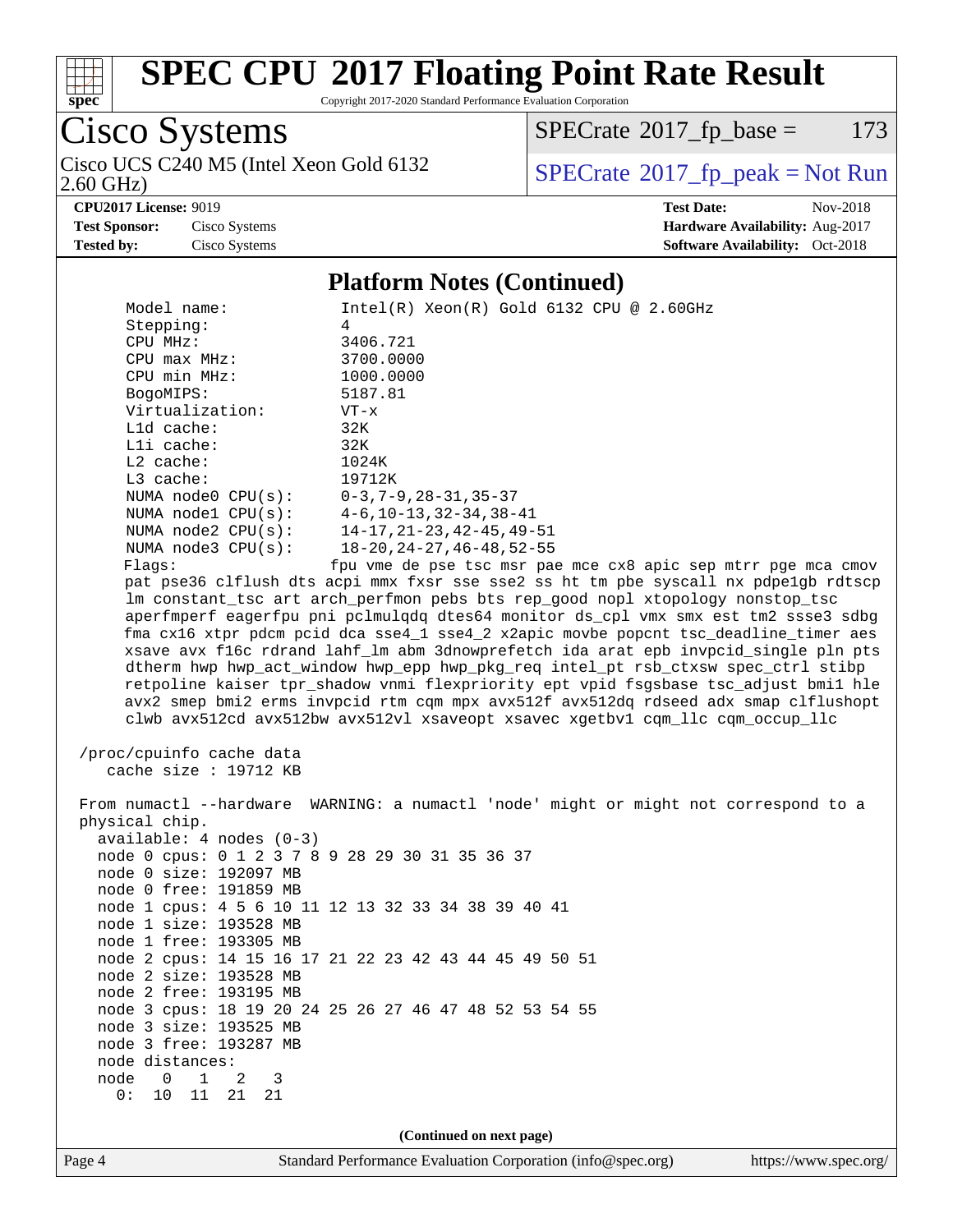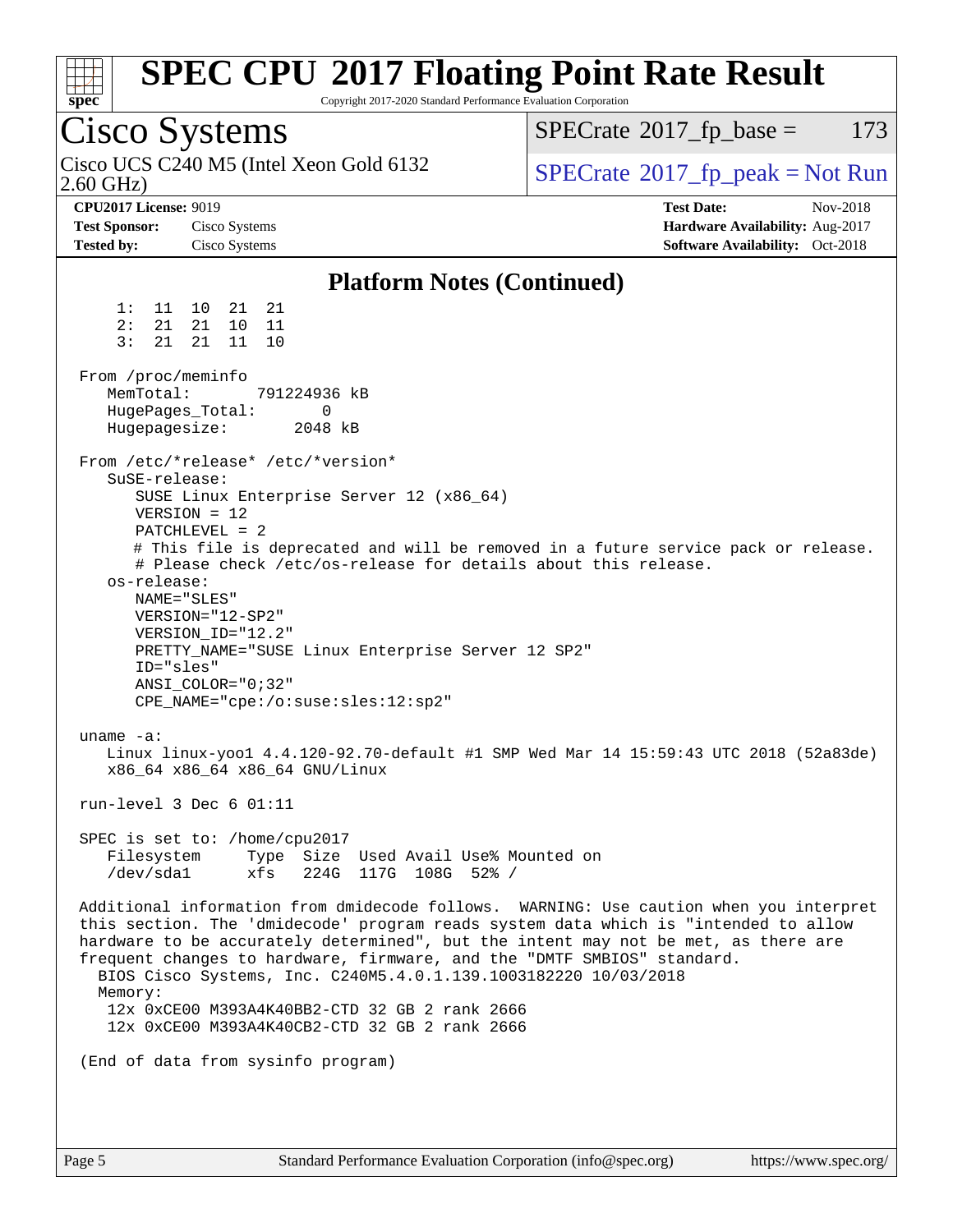

Copyright 2017-2020 Standard Performance Evaluation Corporation

# Cisco Systems

2.60 GHz) Cisco UCS C240 M5 (Intel Xeon Gold 6132  $\boxed{\text{SPECrate}^{\circ}2017\_fp\_peak = Not Run}$  $\boxed{\text{SPECrate}^{\circ}2017\_fp\_peak = Not Run}$  $\boxed{\text{SPECrate}^{\circ}2017\_fp\_peak = Not Run}$ 

 $SPECTate@2017_fp\_base = 173$ 

**[Tested by:](http://www.spec.org/auto/cpu2017/Docs/result-fields.html#Testedby)** Cisco Systems **[Software Availability:](http://www.spec.org/auto/cpu2017/Docs/result-fields.html#SoftwareAvailability)** Oct-2018

**[CPU2017 License:](http://www.spec.org/auto/cpu2017/Docs/result-fields.html#CPU2017License)** 9019 **[Test Date:](http://www.spec.org/auto/cpu2017/Docs/result-fields.html#TestDate)** Nov-2018 **[Test Sponsor:](http://www.spec.org/auto/cpu2017/Docs/result-fields.html#TestSponsor)** Cisco Systems **[Hardware Availability:](http://www.spec.org/auto/cpu2017/Docs/result-fields.html#HardwareAvailability)** Aug-2017

#### **[Compiler Version Notes](http://www.spec.org/auto/cpu2017/Docs/result-fields.html#CompilerVersionNotes)**

| C                                                               | 519.1bm_r(base) 538.imagick_r(base) 544.nab_r(base)                                                                                                |                                |
|-----------------------------------------------------------------|----------------------------------------------------------------------------------------------------------------------------------------------------|--------------------------------|
| icc (ICC) 19.0.1.144 20181018                                   | Copyright (C) 1985-2018 Intel Corporation. All rights reserved.                                                                                    |                                |
| $C++$                                                           | $508.namd_r(base) 510.parest_r(base)$                                                                                                              |                                |
| icpc (ICC) 19.0.1.144 20181018                                  | Copyright (C) 1985-2018 Intel Corporation. All rights reserved.                                                                                    |                                |
| $C++$ , $C$                                                     | $ $ 511.povray_r(base) 526.blender_r(base)                                                                                                         | ============================== |
| icpc (ICC) 19.0.1.144 20181018<br>icc (ICC) 19.0.1.144 20181018 | Copyright (C) 1985-2018 Intel Corporation. All rights reserved.                                                                                    |                                |
|                                                                 | Copyright (C) 1985-2018 Intel Corporation. All rights reserved.                                                                                    |                                |
|                                                                 | $C++$ , C, Fortran   507.cactuBSSN_r(base)                                                                                                         |                                |
| icpc (ICC) 19.0.1.144 20181018<br>icc (ICC) 19.0.1.144 20181018 | Copyright (C) 1985-2018 Intel Corporation. All rights reserved.                                                                                    |                                |
|                                                                 | Copyright (C) 1985-2018 Intel Corporation.<br>ifort (IFORT) 19.0.1.144 20181018<br>Copyright (C) 1985-2018 Intel Corporation. All rights reserved. | All rights reserved.           |
|                                                                 |                                                                                                                                                    |                                |
| Fortran                                                         | 503.bwaves_r(base) 549.fotonik3d_r(base) 554.roms_r(base)                                                                                          |                                |
|                                                                 | ifort (IFORT) 19.0.1.144 20181018<br>Copyright (C) 1985-2018 Intel Corporation. All rights reserved.                                               |                                |
| Fortran, C                                                      | $521.wrf_r(base) 527.cam4_r(base)$                                                                                                                 | -----------------------------  |
| icc (ICC) 19.0.1.144 20181018                                   | ifort (IFORT) 19.0.1.144 20181018<br>Copyright (C) 1985-2018 Intel Corporation. All rights reserved.                                               |                                |
|                                                                 | (Continued on next page)                                                                                                                           |                                |
| Page 6                                                          | Standard Performance Evaluation Corporation (info@spec.org)                                                                                        | https://www.spec.org/          |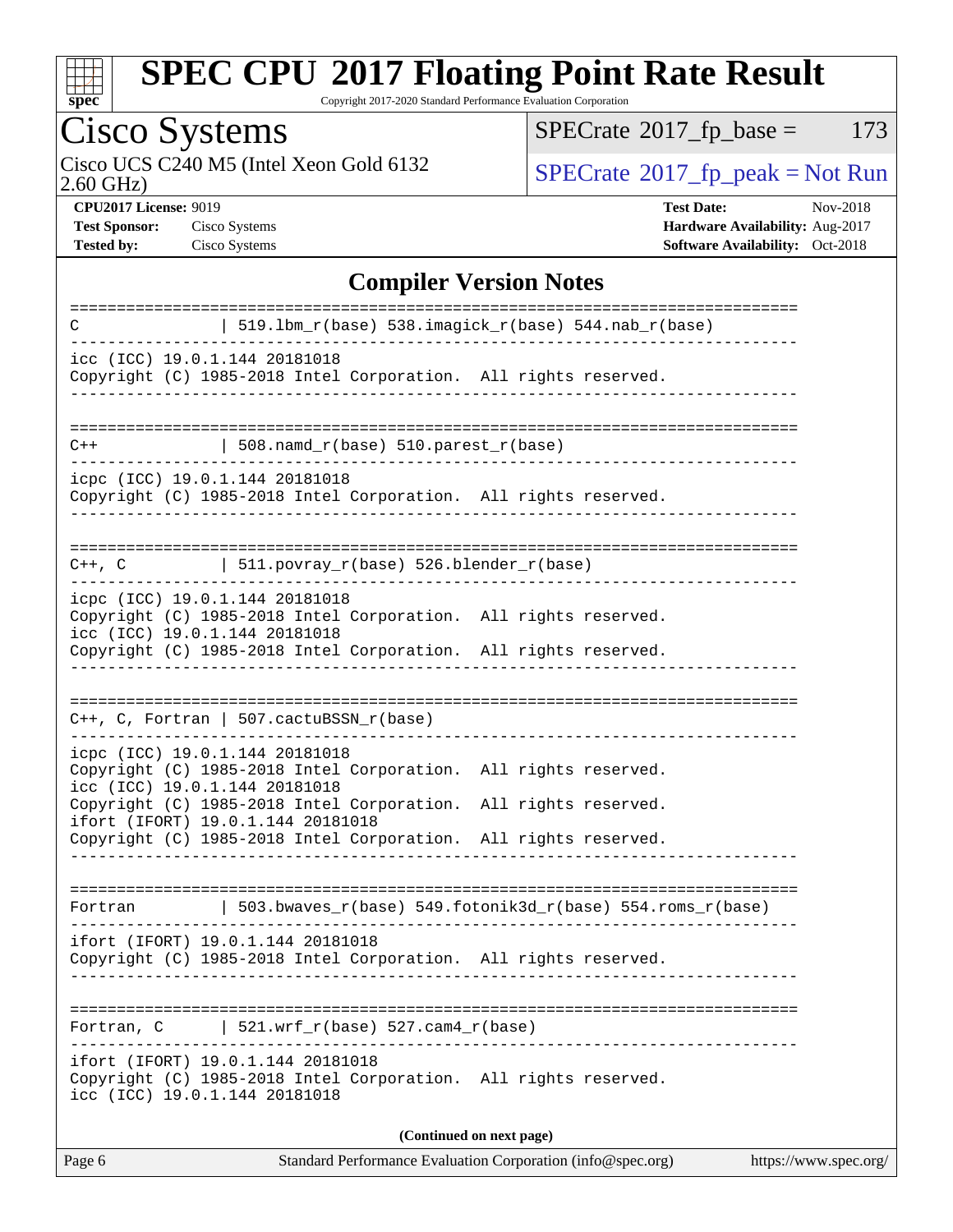

Copyright 2017-2020 Standard Performance Evaluation Corporation

### Cisco Systems

Cisco UCS C240 M5 (Intel Xeon Gold 6132  $\vert$  [SPECrate](http://www.spec.org/auto/cpu2017/Docs/result-fields.html#SPECrate2017fppeak) [2017\\_fp\\_peak = N](http://www.spec.org/auto/cpu2017/Docs/result-fields.html#SPECrate2017fppeak)ot Run

 $SPECTate$ <sup>®</sup>[2017\\_fp\\_base =](http://www.spec.org/auto/cpu2017/Docs/result-fields.html#SPECrate2017fpbase) 173

2.60 GHz)

**[CPU2017 License:](http://www.spec.org/auto/cpu2017/Docs/result-fields.html#CPU2017License)** 9019 **[Test Date:](http://www.spec.org/auto/cpu2017/Docs/result-fields.html#TestDate)** Nov-2018 **[Test Sponsor:](http://www.spec.org/auto/cpu2017/Docs/result-fields.html#TestSponsor)** Cisco Systems **[Hardware Availability:](http://www.spec.org/auto/cpu2017/Docs/result-fields.html#HardwareAvailability)** Aug-2017 **[Tested by:](http://www.spec.org/auto/cpu2017/Docs/result-fields.html#Testedby)** Cisco Systems **[Software Availability:](http://www.spec.org/auto/cpu2017/Docs/result-fields.html#SoftwareAvailability)** Oct-2018

### **[Compiler Version Notes \(Continued\)](http://www.spec.org/auto/cpu2017/Docs/result-fields.html#CompilerVersionNotes)**

Copyright (C) 1985-2018 Intel Corporation. All rights reserved. ------------------------------------------------------------------------------

### **[Base Compiler Invocation](http://www.spec.org/auto/cpu2017/Docs/result-fields.html#BaseCompilerInvocation)**

[C benchmarks](http://www.spec.org/auto/cpu2017/Docs/result-fields.html#Cbenchmarks):  $\text{icc}$  -m64 -std=c11

[C++ benchmarks:](http://www.spec.org/auto/cpu2017/Docs/result-fields.html#CXXbenchmarks) [icpc -m64](http://www.spec.org/cpu2017/results/res2018q4/cpu2017-20181211-10278.flags.html#user_CXXbase_intel_icpc_64bit_4ecb2543ae3f1412ef961e0650ca070fec7b7afdcd6ed48761b84423119d1bf6bdf5cad15b44d48e7256388bc77273b966e5eb805aefd121eb22e9299b2ec9d9)

[Fortran benchmarks](http://www.spec.org/auto/cpu2017/Docs/result-fields.html#Fortranbenchmarks): [ifort -m64](http://www.spec.org/cpu2017/results/res2018q4/cpu2017-20181211-10278.flags.html#user_FCbase_intel_ifort_64bit_24f2bb282fbaeffd6157abe4f878425411749daecae9a33200eee2bee2fe76f3b89351d69a8130dd5949958ce389cf37ff59a95e7a40d588e8d3a57e0c3fd751)

[Benchmarks using both Fortran and C](http://www.spec.org/auto/cpu2017/Docs/result-fields.html#BenchmarksusingbothFortranandC): [ifort -m64](http://www.spec.org/cpu2017/results/res2018q4/cpu2017-20181211-10278.flags.html#user_CC_FCbase_intel_ifort_64bit_24f2bb282fbaeffd6157abe4f878425411749daecae9a33200eee2bee2fe76f3b89351d69a8130dd5949958ce389cf37ff59a95e7a40d588e8d3a57e0c3fd751) [icc -m64 -std=c11](http://www.spec.org/cpu2017/results/res2018q4/cpu2017-20181211-10278.flags.html#user_CC_FCbase_intel_icc_64bit_c11_33ee0cdaae7deeeab2a9725423ba97205ce30f63b9926c2519791662299b76a0318f32ddfffdc46587804de3178b4f9328c46fa7c2b0cd779d7a61945c91cd35)

[Benchmarks using both C and C++](http://www.spec.org/auto/cpu2017/Docs/result-fields.html#BenchmarksusingbothCandCXX): [icpc -m64](http://www.spec.org/cpu2017/results/res2018q4/cpu2017-20181211-10278.flags.html#user_CC_CXXbase_intel_icpc_64bit_4ecb2543ae3f1412ef961e0650ca070fec7b7afdcd6ed48761b84423119d1bf6bdf5cad15b44d48e7256388bc77273b966e5eb805aefd121eb22e9299b2ec9d9) [icc -m64 -std=c11](http://www.spec.org/cpu2017/results/res2018q4/cpu2017-20181211-10278.flags.html#user_CC_CXXbase_intel_icc_64bit_c11_33ee0cdaae7deeeab2a9725423ba97205ce30f63b9926c2519791662299b76a0318f32ddfffdc46587804de3178b4f9328c46fa7c2b0cd779d7a61945c91cd35)

[Benchmarks using Fortran, C, and C++:](http://www.spec.org/auto/cpu2017/Docs/result-fields.html#BenchmarksusingFortranCandCXX) [icpc -m64](http://www.spec.org/cpu2017/results/res2018q4/cpu2017-20181211-10278.flags.html#user_CC_CXX_FCbase_intel_icpc_64bit_4ecb2543ae3f1412ef961e0650ca070fec7b7afdcd6ed48761b84423119d1bf6bdf5cad15b44d48e7256388bc77273b966e5eb805aefd121eb22e9299b2ec9d9) [icc -m64 -std=c11](http://www.spec.org/cpu2017/results/res2018q4/cpu2017-20181211-10278.flags.html#user_CC_CXX_FCbase_intel_icc_64bit_c11_33ee0cdaae7deeeab2a9725423ba97205ce30f63b9926c2519791662299b76a0318f32ddfffdc46587804de3178b4f9328c46fa7c2b0cd779d7a61945c91cd35) [ifort -m64](http://www.spec.org/cpu2017/results/res2018q4/cpu2017-20181211-10278.flags.html#user_CC_CXX_FCbase_intel_ifort_64bit_24f2bb282fbaeffd6157abe4f878425411749daecae9a33200eee2bee2fe76f3b89351d69a8130dd5949958ce389cf37ff59a95e7a40d588e8d3a57e0c3fd751)

### **[Base Portability Flags](http://www.spec.org/auto/cpu2017/Docs/result-fields.html#BasePortabilityFlags)**

 503.bwaves\_r: [-DSPEC\\_LP64](http://www.spec.org/cpu2017/results/res2018q4/cpu2017-20181211-10278.flags.html#suite_basePORTABILITY503_bwaves_r_DSPEC_LP64) 507.cactuBSSN\_r: [-DSPEC\\_LP64](http://www.spec.org/cpu2017/results/res2018q4/cpu2017-20181211-10278.flags.html#suite_basePORTABILITY507_cactuBSSN_r_DSPEC_LP64) 508.namd\_r: [-DSPEC\\_LP64](http://www.spec.org/cpu2017/results/res2018q4/cpu2017-20181211-10278.flags.html#suite_basePORTABILITY508_namd_r_DSPEC_LP64) 510.parest\_r: [-DSPEC\\_LP64](http://www.spec.org/cpu2017/results/res2018q4/cpu2017-20181211-10278.flags.html#suite_basePORTABILITY510_parest_r_DSPEC_LP64) 511.povray\_r: [-DSPEC\\_LP64](http://www.spec.org/cpu2017/results/res2018q4/cpu2017-20181211-10278.flags.html#suite_basePORTABILITY511_povray_r_DSPEC_LP64) 519.lbm\_r: [-DSPEC\\_LP64](http://www.spec.org/cpu2017/results/res2018q4/cpu2017-20181211-10278.flags.html#suite_basePORTABILITY519_lbm_r_DSPEC_LP64) 521.wrf\_r: [-DSPEC\\_LP64](http://www.spec.org/cpu2017/results/res2018q4/cpu2017-20181211-10278.flags.html#suite_basePORTABILITY521_wrf_r_DSPEC_LP64) [-DSPEC\\_CASE\\_FLAG](http://www.spec.org/cpu2017/results/res2018q4/cpu2017-20181211-10278.flags.html#b521.wrf_r_baseCPORTABILITY_DSPEC_CASE_FLAG) [-convert big\\_endian](http://www.spec.org/cpu2017/results/res2018q4/cpu2017-20181211-10278.flags.html#user_baseFPORTABILITY521_wrf_r_convert_big_endian_c3194028bc08c63ac5d04de18c48ce6d347e4e562e8892b8bdbdc0214820426deb8554edfa529a3fb25a586e65a3d812c835984020483e7e73212c4d31a38223) 526.blender\_r: [-DSPEC\\_LP64](http://www.spec.org/cpu2017/results/res2018q4/cpu2017-20181211-10278.flags.html#suite_basePORTABILITY526_blender_r_DSPEC_LP64) [-DSPEC\\_LINUX](http://www.spec.org/cpu2017/results/res2018q4/cpu2017-20181211-10278.flags.html#b526.blender_r_baseCPORTABILITY_DSPEC_LINUX) [-funsigned-char](http://www.spec.org/cpu2017/results/res2018q4/cpu2017-20181211-10278.flags.html#user_baseCPORTABILITY526_blender_r_force_uchar_40c60f00ab013830e2dd6774aeded3ff59883ba5a1fc5fc14077f794d777847726e2a5858cbc7672e36e1b067e7e5c1d9a74f7176df07886a243d7cc18edfe67) 527.cam4\_r: [-DSPEC\\_LP64](http://www.spec.org/cpu2017/results/res2018q4/cpu2017-20181211-10278.flags.html#suite_basePORTABILITY527_cam4_r_DSPEC_LP64) [-DSPEC\\_CASE\\_FLAG](http://www.spec.org/cpu2017/results/res2018q4/cpu2017-20181211-10278.flags.html#b527.cam4_r_baseCPORTABILITY_DSPEC_CASE_FLAG) 538.imagick\_r: [-DSPEC\\_LP64](http://www.spec.org/cpu2017/results/res2018q4/cpu2017-20181211-10278.flags.html#suite_basePORTABILITY538_imagick_r_DSPEC_LP64) 544.nab\_r: [-DSPEC\\_LP64](http://www.spec.org/cpu2017/results/res2018q4/cpu2017-20181211-10278.flags.html#suite_basePORTABILITY544_nab_r_DSPEC_LP64) 549.fotonik3d\_r: [-DSPEC\\_LP64](http://www.spec.org/cpu2017/results/res2018q4/cpu2017-20181211-10278.flags.html#suite_basePORTABILITY549_fotonik3d_r_DSPEC_LP64) 554.roms\_r: [-DSPEC\\_LP64](http://www.spec.org/cpu2017/results/res2018q4/cpu2017-20181211-10278.flags.html#suite_basePORTABILITY554_roms_r_DSPEC_LP64)